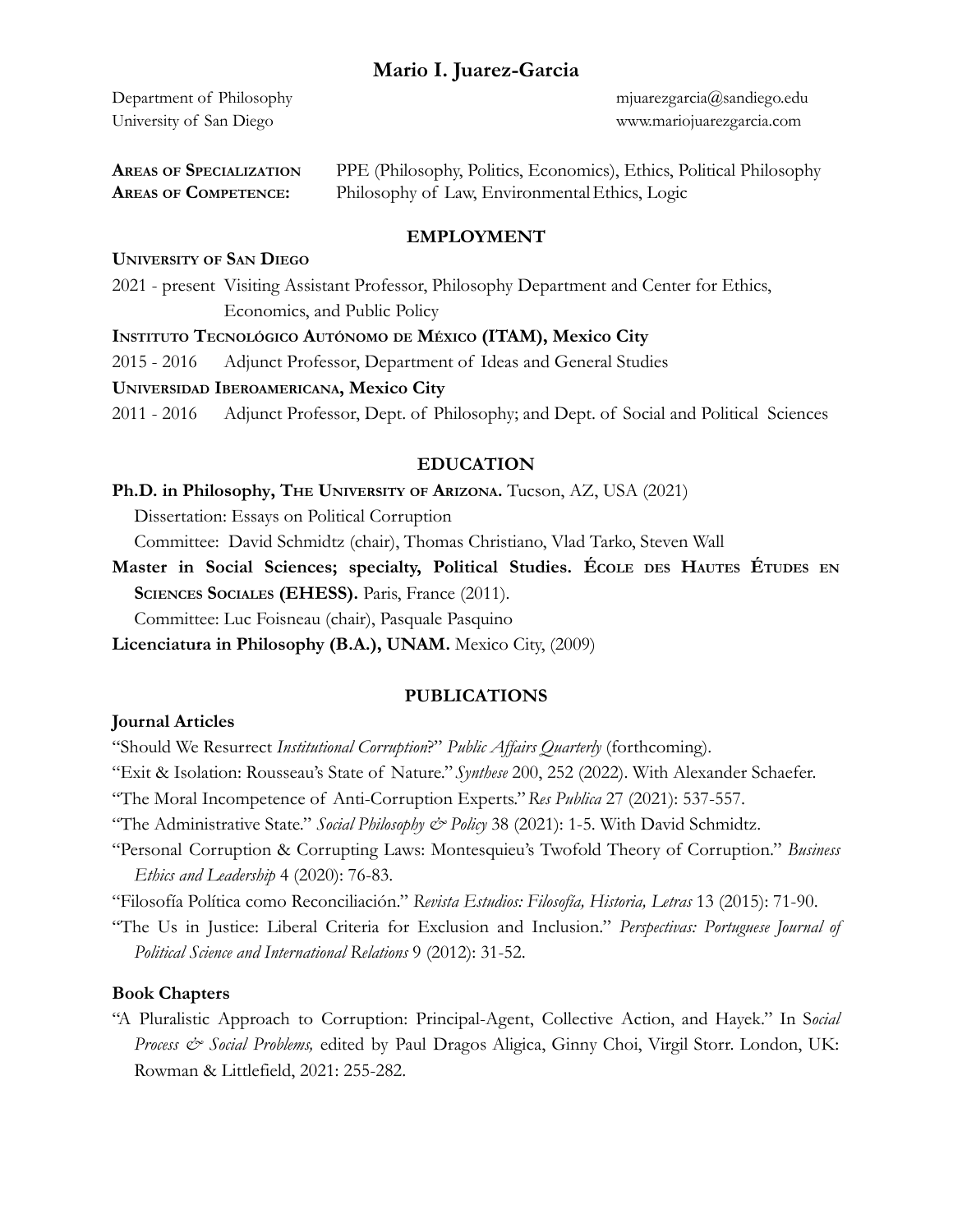University of San Diego www.mariojuarezgarcia.com

Department of Philosophy mjuarezgarcia@sandiego.edu

- "The European Union Crisis as a Crisis of Equality." In *A European Crisis: Perspectives on Refugees and Europe*, edited by Timofey Agarin and Nevena Nancheva. Hannover, Germany: Ibidem Verlag, 2018: 191-218.
- "Rawls como Hegeliano." In *Hegel, Filosofía Analítica y Liberalismo,* edited by José Antonio Pardo Oláguez. Mexico City: Universidad Iberoamericana, 2016: 105-128.

### **Book Reviews**

Review of *The Resilient Society* by Markus K. Brunnermeier. *The Independent Review* (forthcoming).

#### **SELECTED PRESENTATIONS**

- "Rousseau's State of Nature" and "When Moral Grandstanding Becomes Profitable." Philosophy, Politics & Economics Society Meeting. New Orleans, LA, 2022.
- "Moral Incompetence & Expert Failure: How to Be Virtuous in a Corrupt Society." Symposium Session, American Philosophical Association, Eastern Division Meeting. Philadelphia, PA, 2020.
- "The Corrupt Mores of a Stable Democracy: Montesquieu's Answer to Tocqueville." Philosophy, Politics & Economics Society Meeting. New Orleans, LA, 2019.
- "When Laws Corrupt: Montesquieu's Alternative Account of Corruption." Symposium Session at American Philosophical Association—Central Division meeting. Denver, CO, 2019.
- "The Contradictions of Democracy in Rousseau." ITAM. Mexico City, 2015.
- "Reconciliation and Utopia: reading Hegel through Rawls." The Social Impact of Philosophy, Conference. Universidad Iberoamericana. Mexico City, 2013.
- "Distribution Beyond National and Plural Liberalism." 22nd World Congress of Political Science, International Political Science Association (IPSA). Madrid, Spain, 2012.

#### **TEACHING EXPERIENCE**

#### **UNIVERSITY OF SAN DIEGO**

- PHIL 461: Philosophy of Law (Fall 2022)
- PPE 101: Morality, Markets, and Government (Fall 2021 Fall 2022)

PHIL 338: Environmental Ethics (Spring 2022)

#### **UNIVERSITY OF ARIZONA**

PHIL 323: Environmental Ethics (Spring 2021)

PHIL/MATH 202: Introduction to Symbolic Logic. (Spring 2020)

PPEL 101: Ethics, Economy, and Entrepreneurship (Fall 2018)

PPEL 205: Ethics and Economics of Wealth Creation. GTA for Patrick Harless (Spring 2019)

#### **INSTITUTO TECNOLÓGICO AUTÓNOMO DE MÉXICO - undergraduate level**

Social and Political Ideas & Institutions II: History of modern philosophy

**UNIVERSIDAD IBEROAMERICANA - undergraduate level**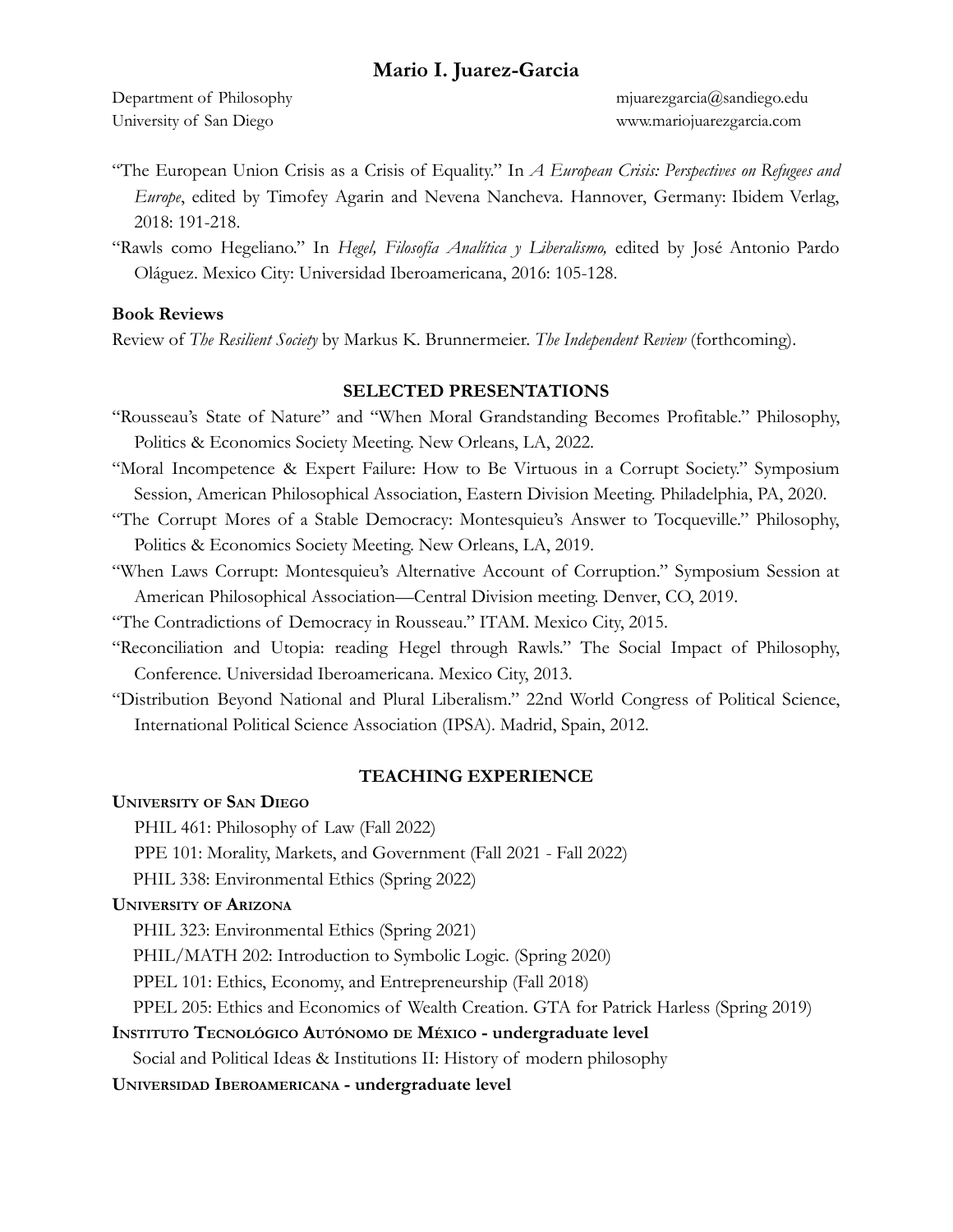University of San Diego www.mariojuarezgarcia.com

Department of Philosophy mjuarezgarcia@sandiego.edu

Social & Political Philosophy, Philosophy of History, Philosophy of Culture and Multiculturalism, Ethics & Communication, Theories of the State, Philosophy of Communication, Critical Thinking, Analysis of Political Discourse, Philosophical Foundations of Psychology.

### **SELECTED AWARDS, FELLOWSHIPS, & GRANTS**

| 2016 - 2021 Freedom Center Fellowship, Center for the Philosophy of Freedom |  |
|-----------------------------------------------------------------------------|--|
|-----------------------------------------------------------------------------|--|

- 2020 Graduate Student Travel Stipend Winner, APA Eastern Division Meeting
- 2019 Grupo Peñoles Sponsorship for the training on "Ethics, Economy, and Entrepreneurship" for high school professors. Torreon, Mexico.
- 2014 2016 Best Instructors, Universidad Iberoamericana

### **PROFESSIONAL EXPERIENCE**

- 2016 2021 **THE UNIVERSITY OF ARIZONA,** Center for the Philosophy of Freedom.
	- Ethics, Economics, and Entrepreneurship Outreach Research Assistant*.*
- 2010 2011 **UNESCO, Paris, France.** MOST Programme. Internship.
- 2008 2009 **FONDO DE CULTURA ECONÓMICA, Mexico City**. Editorial Assistant. Internship.

### **SERVICE**

**ORGANIZER,** *PPE-Southern California undergraduate colloquium*.

**MEMBER OF THE COMMITTEE** for the 5th year review of David Schmidtz as the director of the Center for the Philosophy of Freedom, University of Arizona.

**CO-ORGANIZER,** *The Social Impact of Philosophy*, Conference. Universidad Iberoamericana. Mexico City, 2013.

### **ADDITIONAL INFORMATION**

Member of American Philosophical Association; Philosophy, Politics, & Economics Society; American Association of Mexican Philosophers.

Languages: Spanish (native), English (fluent), French (fluent), Italian (intermediate), German (basic).

| David Schmidtz                   | Matt Zwolinski          |
|----------------------------------|-------------------------|
| Kendrick Professor of Philosophy | Professor of Philosophy |
| University of Arizona            | University of San Diego |
| schmidtz@arizona.edu             | mzwolinski@sandiego.edu |
| Thomas Christiano                | Steven Wall             |
| Professor of Philosophy          | Professor of Philosophy |
| University of Arizona            | University of Arizona   |
| thomasc@arizona.edu              | stevenwall@arizona.edu  |

### **REFERENCES**